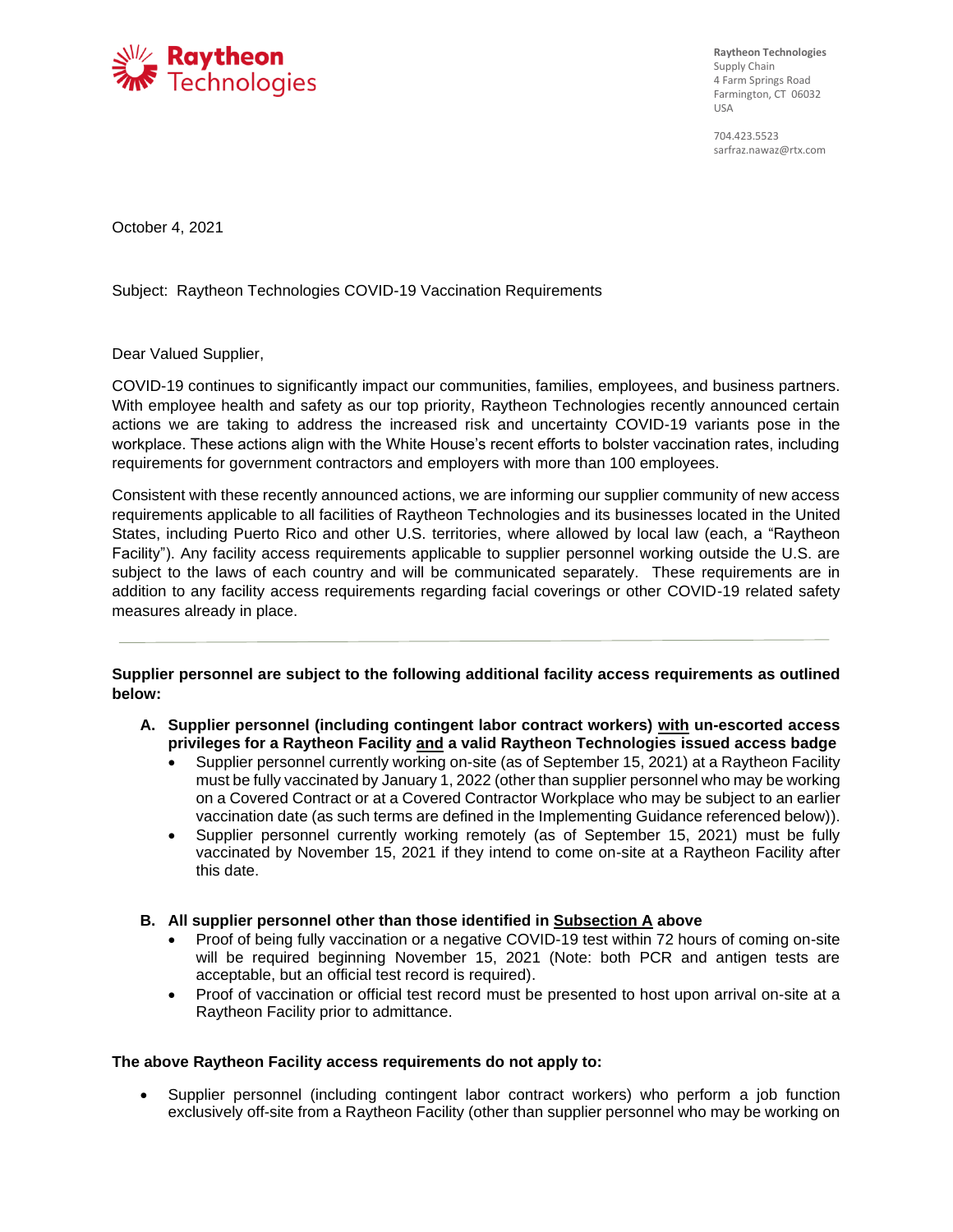a Covered Contract or at a Covered Contractor Workplace who may be subject to an earlier vaccination date (as such terms are defined in the Implementing Guidance referenced below).

- Supplier personnel who come on-site to a Raytheon Facility, but do not enter Raytheon Facility buildings beyond access security points (e.g. delivery personnel, taxi services, groundskeepers, etc.)
- Supplier personnel working on-site at facilities of a Raytheon U.S. Government customer who may be required to comply with site specific access requirements.

#### **Additional requirements for federal contractors:**

Suppliers that are federal contractors or subcontractors on Covered Contracts (as defined in the Implementing Guidance referenced below) must ensure compliance with the September 9, 2021 Executive Order on Ensuring Adequate COVID Safety Protocols for Federal Contractors (available [here\)](https://www.whitehouse.gov/briefing-room/presidential-actions/2021/09/09/executive-order-on-ensuring-adequate-covid-safety-protocols-for-federal-contractors/https:/www.whitehouse.gov/briefing-room/presidential-actions/2021/09/09/executive-order-on-ensuring-adequate-covid-safety-protocols-for-federal-contractors/), its September 24, 2021 Implementing Guidance (available [here\)](https://www.saferfederalworkforce.gov/downloads/Draft%20contractor%20guidance%20doc_20210922.pdf), and the applicable FAR and DFARS contract clauses of the related Class Deviations (available [here](https://www.gsa.gov/cdnstatic/Class%20Deviation%20CD-2021-13_0.pdf) and [here\)](https://www.acq.osd.mil/dpap/policy/policyvault/USA001998-21-DPC.pdf), all which may be applicable to its personnel, regardless of whether such personnel come on-site to a Raytheon Facility.

For purposes of these requirements, "fully vaccinated" means two weeks have passed since a single-shot vaccine or the second dose of a two-shot vaccine has been administered, as well as any booster shot that may be recommended by the CDC.

### **Supplier Certification Requirement**

Upon receipt of this letter, you must review, sign, and return the attached certification (Attachment A) confirming your commitment to taking adequate measures to satisfy the requirements of Subsection A above, as applicable. Completed Certifications should be sent electronically to [SupplyChain@RTX.com](mailto:SupplyChain@RTX.com) no later than November 15, 2021. Failure to promptly complete and submit the attached Certification may result in your personnel being barred from access to a Raytheon Facility.

The emerging COVID-19 variants and related uncertainty continue to present workplace challenges. Raytheon Technologies is closely monitoring transmission rates in the communities of all of its facilities, and as conditions warrant, we may be required to institute additional facility access measures. Further, as implementing guidance related to the EO is released, suppliers that are federal contractors may be required to follow additional protocols.

Thank you for your continued patience and flexibility as we navigate forward together.

Sincerely,

Sarfraz Nawaz Vice President, Supply Chain, Raytheon Technologies

cc: Kristopher Pinnow, Vice President, Supply Chain, Collins Aerospace Ruben Harris, Vice President, Supply Chain, Pratt & Whitney Eugene Jaramillo, Vice President, Supply Chain, Raytheon Missiles & Defense Joseph Adams, Executive Director, Supply Chain, Raytheon Intelligence & Space